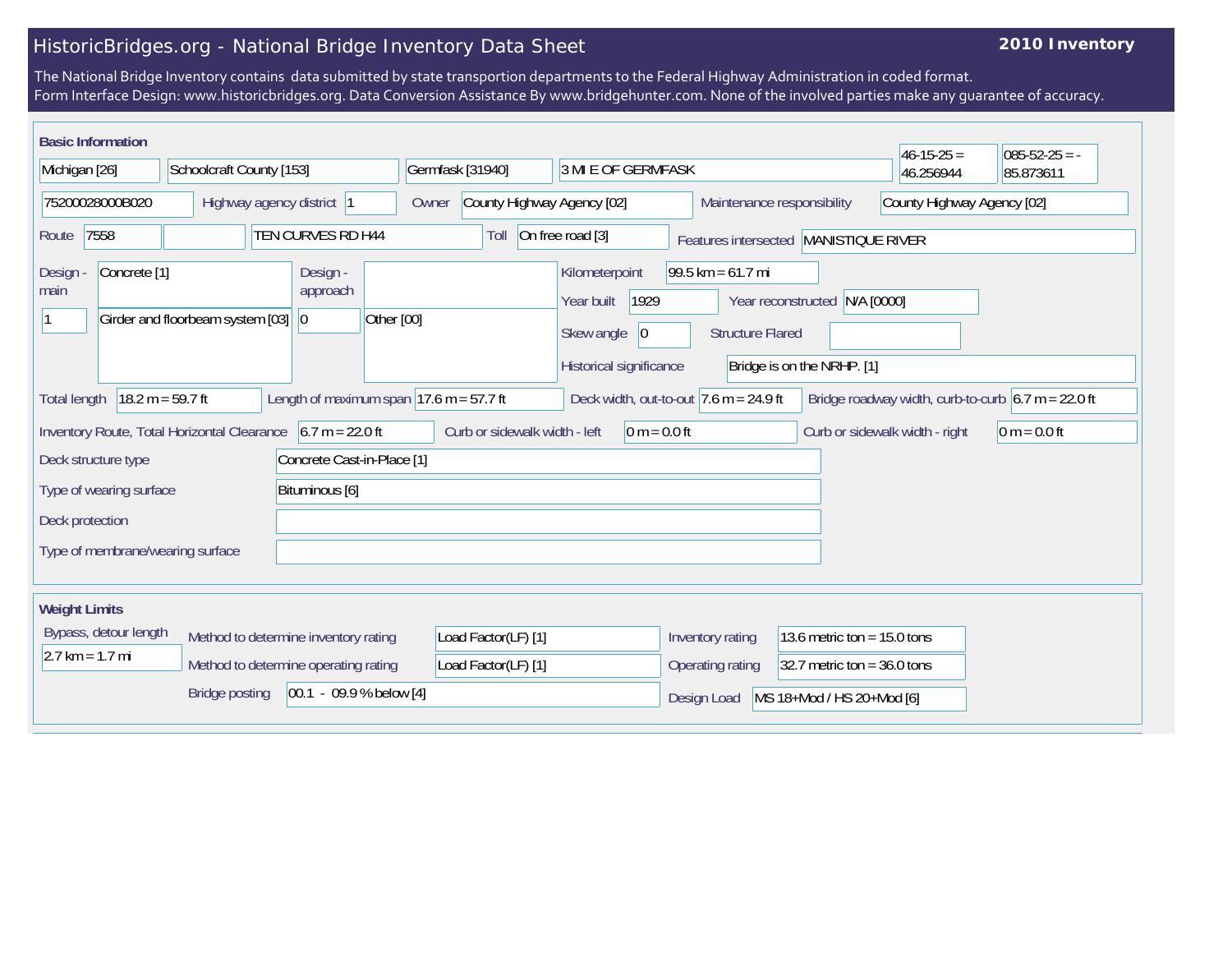| <b>Functional Details</b>                                                                                                             |                                                                                |  |  |  |  |  |  |
|---------------------------------------------------------------------------------------------------------------------------------------|--------------------------------------------------------------------------------|--|--|--|--|--|--|
| $374$<br>Average daily truck traffi   0<br>Average Daily Traffic                                                                      | Year 1999<br>2009<br>Future average daily traffic<br>449<br>%<br>Year          |  |  |  |  |  |  |
| Road classification<br>Major Collector (Rural) [07]                                                                                   | Approach roadway width<br>$7.9 m = 25.9 ft$<br>Lanes on structure 2            |  |  |  |  |  |  |
| Type of service on bridge Highway [1]                                                                                                 | Bridge median<br>Direction of traffic 2 - way traffic [2]                      |  |  |  |  |  |  |
| No parallel structure exists. [N]<br>Parallel structure designation                                                                   |                                                                                |  |  |  |  |  |  |
| Waterway [5]<br>Type of service under bridge                                                                                          | 0 <br>Navigation control<br>Lanes under structure                              |  |  |  |  |  |  |
| $0 = N/A$<br>Navigation vertical clearanc                                                                                             | Navigation horizontal clearance $ 0 = N/A$                                     |  |  |  |  |  |  |
| Minimum navigation vertical clearance, vertical lift bridge                                                                           | Minimum vertical clearance over bridge roadway<br>$99.99 m = 328.1 ft$         |  |  |  |  |  |  |
| Minimum lateral underclearance reference feature Feature not a highway or railroad [N]                                                |                                                                                |  |  |  |  |  |  |
| Minimum lateral underclearance on right 99.9 = Unlimited<br>Minimum lateral underclearance on left $0 = N/A$                          |                                                                                |  |  |  |  |  |  |
| Minimum vertical underclearance reference feature Feature not a highway or railroad [N]<br>Minimum Vertical Underclearance $ 0 = N/A$ |                                                                                |  |  |  |  |  |  |
| Appraisal ratings - underclearances N/A [N]                                                                                           |                                                                                |  |  |  |  |  |  |
|                                                                                                                                       |                                                                                |  |  |  |  |  |  |
| <b>Repair and Replacement Plans</b>                                                                                                   |                                                                                |  |  |  |  |  |  |
| Type of work to be performed                                                                                                          | Work done by                                                                   |  |  |  |  |  |  |
|                                                                                                                                       | Bridge improvement cost<br>Roadway improvement cost                            |  |  |  |  |  |  |
|                                                                                                                                       | Length of structure improvement<br>Total project cost                          |  |  |  |  |  |  |
|                                                                                                                                       | Year of improvement cost estimate                                              |  |  |  |  |  |  |
|                                                                                                                                       | Border bridge - state<br>Border bridge - percent responsibility of other state |  |  |  |  |  |  |
|                                                                                                                                       | Border bridge - structure number                                               |  |  |  |  |  |  |